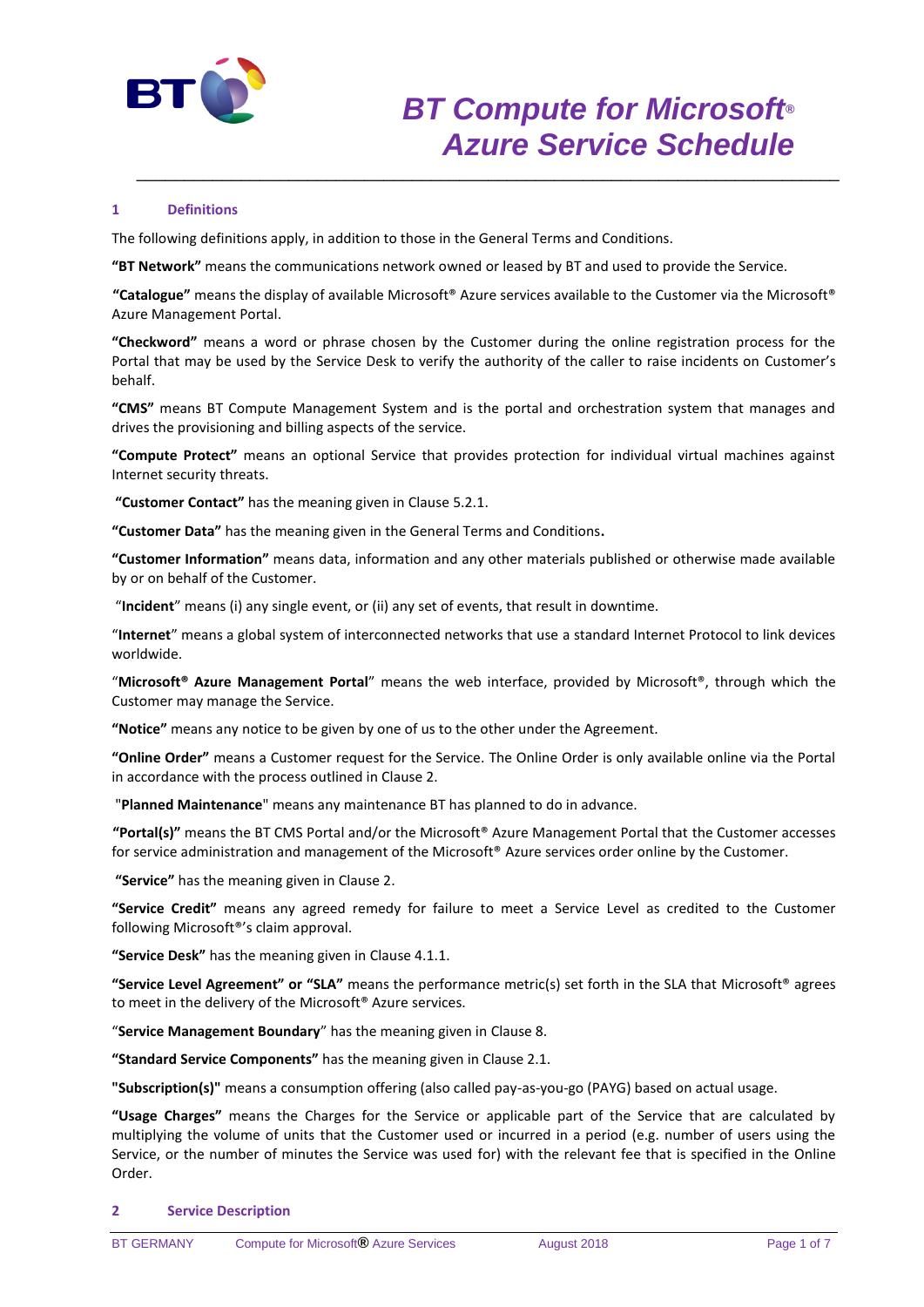

- 2.1 BT will provide the Customer with the Standard Service Components, as set out below:
	- 2.1.1 Subscription set-up to provide the Customer with access to the Microsoft<sup>®</sup> Azure Management Portal via the BT CMS Portal. The Microsoft® Azure Management Portal will give the Customer access to a catalogue of available Microsoft® Azure services; and

\_\_\_\_\_\_\_\_\_\_\_\_\_\_\_\_\_\_\_\_\_\_\_\_\_\_\_\_\_\_\_\_\_\_\_\_\_\_\_\_\_\_\_\_\_\_\_\_\_\_\_\_\_\_\_\_\_\_\_\_\_\_\_\_\_\_\_\_\_\_\_\_\_\_

- 2.1.2 A single invoice for the Service; and
- 2.1.3 Service Desk support that will provide first line support to the Customer and is available  $24x7x365$  for fault reporting and enquiries including first line support on the Microsoft<sup>®</sup> Azure services;

(the **"Service"**).

- 2.2 The Customer may subsequently add to and/or remove any available Microsoft<sup>®</sup> Azure services it has ordered via the Portal, using the Online Order.
- 2.3 The Portal will show the up-to-date list of available Microsoft® Azure services and the prevailing Charges for these Microsoft® Azure services.
- 2.4 If BT provides the Customer with any other services, this Schedule will not apply to those services and those services will be governed by their separate terms and conditions.
- 2.5 Compute Protect. As protection for individual virtual machines against Internet security threats the Customer may order Compute Protect as optional Service. Compute Protect is subject to separate terms to be accepted on the Portal when ordering this Service.

## **3 Access to Internet**

- 3.1 The Customer acknowledges and agrees that where the Service provides access to the Internet, the use of the Internet is at the Customer's own risk.
- 3.2 The Customer acknowledges that:
	- (a) The Internet is independent of the Service and BT has no responsibility for provision of the Internet; and
	- (b) use of the Internet is solely at the Customer's risk and subject to all applicable laws. BT has no responsibility for any information, software, services or other materials obtained, downloaded, shared or transmitted by the Customer using the Internet.

### **4 BT's Obligations**

### Service Delivery

- 4.1 Before the Operational Service Date and, where applicable, throughout the provision of the Service, BT will:
	- 4.1.1 provide the Customer with contact details of the helpdesk to submit service requests, report Incidents and ask questions about the Service ("**Service Desk**");
	- 4.1.2 provide the Customer with Microsoft® Azure subscription(s) which the Customer can use to selfserve Microsoft® Azure services using the Microsoft® Azure Management Portal;

### Service Operation

- 4.2 On and from the Operational Service Date, BT:
	- 4.2.1 will respond and use reasonable endeavours to remedy an Incident without undue delay and in accordance with Clauses 5.8 – 5.11 of this Schedule;
	- 4.2.2 BT may have to carry out routine or emergency maintenance, updates and other procedures for reasons of health, safety, security or otherwise to protect the Service, and which may cause a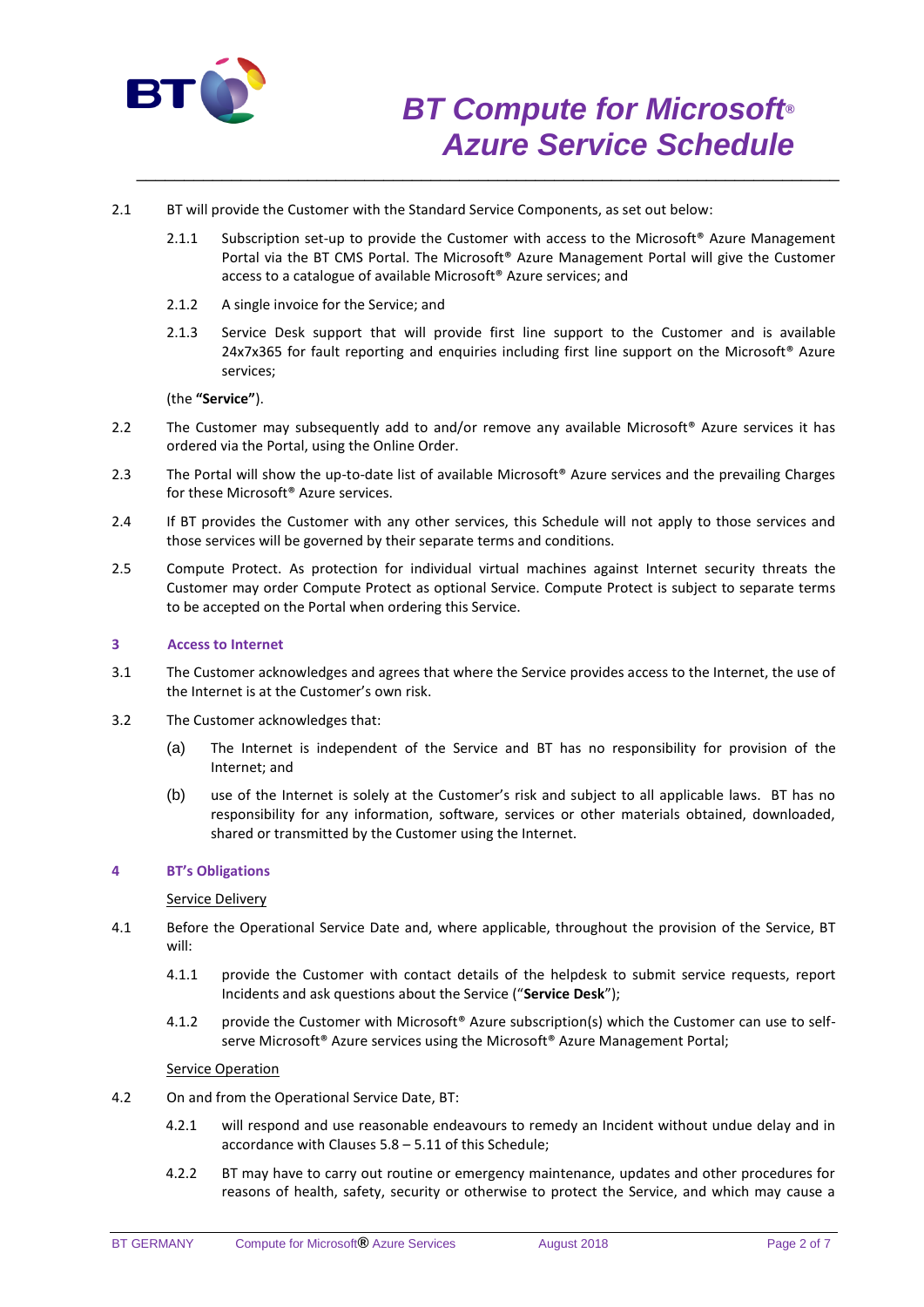

disruption to the Service, ("Planned Maintenance"). BT will provide the Customer with as much prior notice as practicable with respect to Planned Maintenance; and

4.2.3 may require the Customer to change any or all passwords in accordance with Clause 6 of this Schedule.

\_\_\_\_\_\_\_\_\_\_\_\_\_\_\_\_\_\_\_\_\_\_\_\_\_\_\_\_\_\_\_\_\_\_\_\_\_\_\_\_\_\_\_\_\_\_\_\_\_\_\_\_\_\_\_\_\_\_\_\_\_\_\_\_\_\_\_\_\_\_\_\_\_\_

## **5 Customer Obligations**

## Service Delivery

- 5.1 Before the Operational Service Date and, where applicable, throughout the provision of the Service by BT, the Customer will:
	- 5.1.1 provide BT with the names and contact details of any individuals authorised to act on the Customer's behalf for Service management matters ("**Customer Contact**"). BT may also accept instructions from a person who BT reasonably believe is acting with the Customer's authority;
	- 5.1.2 provide BT with any information reasonably required without undue delay;
	- 5.1.3 provide software, and telecommunications equipment and services, necessary to access and use the Portals and Microsoft® Azure services;
	- 5.1.4 ensure having a technical compatible browser to access, view or use the Portals;
	- 5.1.5 not permit or make any attempt to disassemble, deconstruct, break down, hack or otherwise interfere with the Portals or any part of the Portals;
	- 5.1.6 provide the Service Desk with at least 30 days' notice should the Customer wish to terminate the Service as set out in Clause 11.3 and transfer the Customer's subscription to an alternative Microsoft® partner.

### Customer's use of Microsoft® Azure services

- 5.2 The Customer's use of the Microsoft® Azure Management Portal and the provisioning of any of the Microsoft® Azure services will be subject to the Customer's acceptance of the Microsoft® terms of use and the terms of use for each service presented to the Customer when the Customer accesses the Microsoft® Azure Management Portal. The Customer acknowledges Microsoft®'s conditions and agrees to observe and comply with them for any and all use of the Microsoft® Azure services.
- 5.3 While BT will be responsible as first line helpdesk and managing any Service Credits for the Microsoft® Azure services; any licenses, warranties and indemnities provided by BT in the General Terms and Conditions do not apply to the Customer's use of the Microsoft® Azure Management Portal or any of the Microsoft® Azure services., but will be governed by the applicable Microsoft® conditions as accepted by the Customer on the Portal. As result – except claims for Service Credits - any disputes related to the Microsoft® Azure services ordered via this Service should be addressed directly to Microsoft® in accordance with the applicable Microsoft® conditions as accepted by the Customer via the Portal.
- 5.4 The Customer is solely responsible for any obligation or liability arising out of transactions of any kind entered into between the Customer and any third party accessing or relying on the Service, the Customer's information, or third party information. BT will not be a party to any transaction between the Customer and any third party.

### **Service Operation**

- 5.5 On and from the Operational Service Date, the Customer will:
	- 5.5.1 pass Incident reports to the Service Desk using the reporting procedures agreed between the Parties;
	- 5.5.2 ensure that any Customer Equipment that is connected to the Service or that the Customer use, directly or indirectly, in relation to the Service is:
		- (a) adequately protected against viruses and other breaches of security;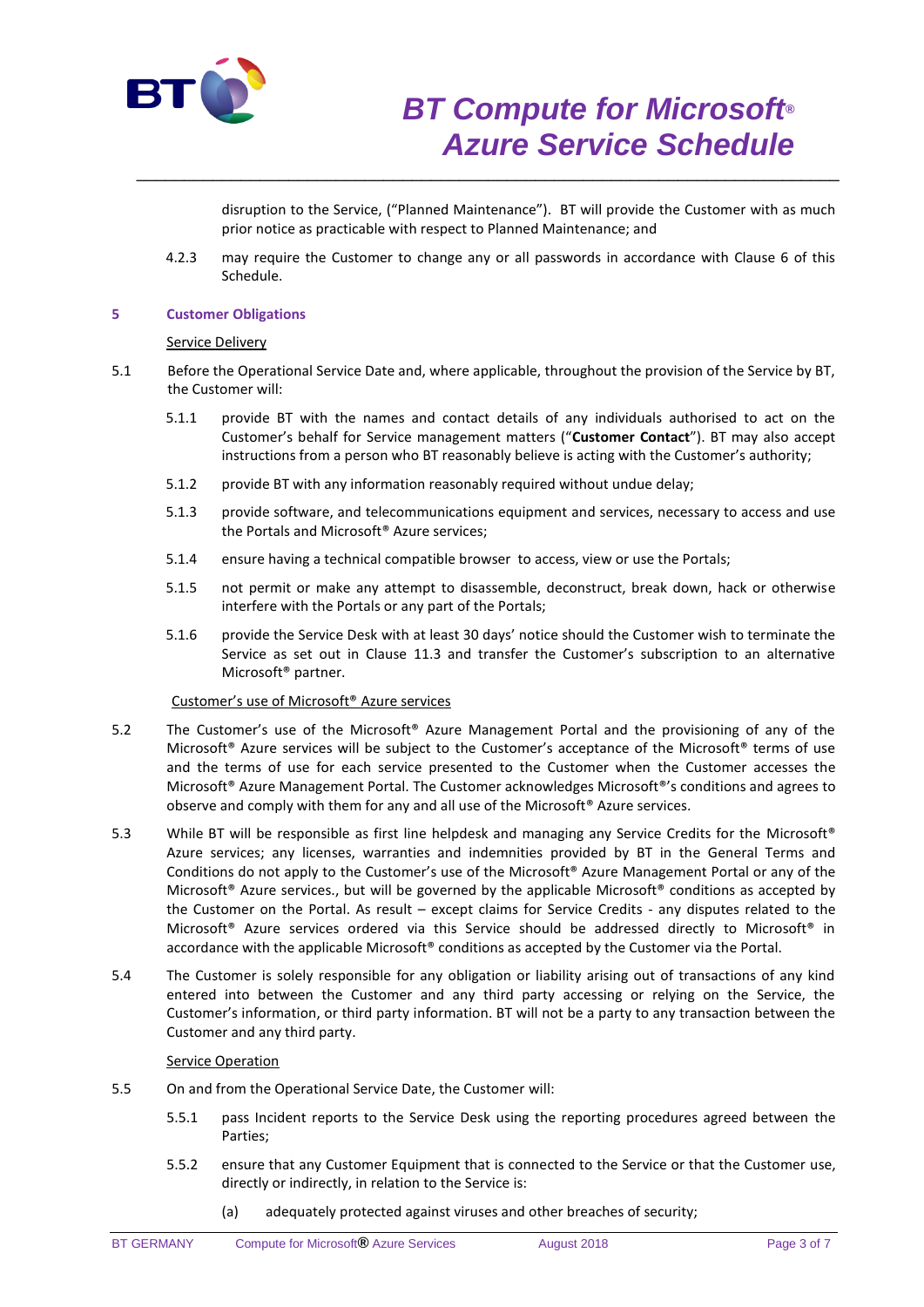

- (b) technically compatible with the Service and will not harm or damage BT Equipment, the BT Network, or any of BTs' supplier's or subcontractor's network or equipment; and
- (c) approved and used in accordance with relevant instructions and applicable law;

\_\_\_\_\_\_\_\_\_\_\_\_\_\_\_\_\_\_\_\_\_\_\_\_\_\_\_\_\_\_\_\_\_\_\_\_\_\_\_\_\_\_\_\_\_\_\_\_\_\_\_\_\_\_\_\_\_\_\_\_\_\_\_\_\_\_\_\_\_\_\_\_\_\_

- 5.5.3 distribute, manage and maintain access profiles, passwords and other systems administration information relating to the control of Users' access to the Service;
- 5.5.4 ensure the secure and proper use of all valid User access profiles, passwords and other systems administration information used in connection with the Service and:
	- (a) inform BT immediately if a user ID or password has, or is likely to, become known to an unauthorised person, or is being or may be used in an unauthorised way;
	- (b) take all reasonable steps to prevent unauthorised access to the Service; and
	- (c) satisfy BT security checks if a password is lost or forgotten.
- 5.6 If BT requests the Customer to do so in order to ensure the security or integrity of the Service, change any or all passwords and/or other systems administration information used in connection with the Service.

## Notification of Incidents

- 5.7 Where the Customer become aware of an Incident, the Customer will report it to BT Service Desk:
- 5.8 BT will provide the Customer a unique reference number for the Incident ("**Ticket**");
- 5.9 BT will close the Ticket when:
	- 5.9.1 The Customer confirm that the Incident is cleared; or
	- 5.9.2 BT has attempted unsuccessfully to contact the Customer, in the way agreed between the Parties, in relation to the Incident and the Customer has not responded within 2 hours of BT's attempt to contact the Customer.
- 5.10 If the Customer states that the Incident is not cleared, the Ticket will remain open, and BT will continue to work to resolve the Incident.

## **6 Security**

- 6.1 The Customer is responsible for the security and proper use of all User IDs, Checkwords and passwords. BT reserves the right to suspend access to the Service at any time if BT has reason to believe that there is, or is likely to be, a breach of security or misuse of the Service. BT will notify the Customer as soon as possible after it has done so.
- 6.2 The Customer will immediately inform BT if there is any reason to believe that a User ID, password, or Checkword allocated by BT has, or is likely to, become known to someone not authorised to use it or is being, or is likely to be, used in an unauthorised way.
- 6.3 BT reserves the right to require the Customer to change any or all of the Checkwords or passwords associated with the Service and used by the Customer in connection with the Service.
- 6.4 The Service is delivered within a secure BT data centre with a security policy for the protection of Site, infrastructure and network. Although BT will use reasonable care and skill in carrying out its obligations under this Agreement in accordance with BT's security policy, it is not possible to guarantee that all instances of fraud, misuse, unwanted or unauthorised activity or access to the Customer's Information will be prevented or detected. Whenever BT becomes aware that security has been compromised, BT will take actions in order to limit any further occurrences of fraud, misuse, unwanted or unauthorised activity or access to the Customer's Information. Nevertheless, BT accepts no liability for any such incidents, or for any loss or damage suffered by the Customer. The Customer shall therefore take responsibility for the security of the Customer Information, Content and application of security policies designed to prevent unwanted or unauthorised activity or access to the Customer's Information.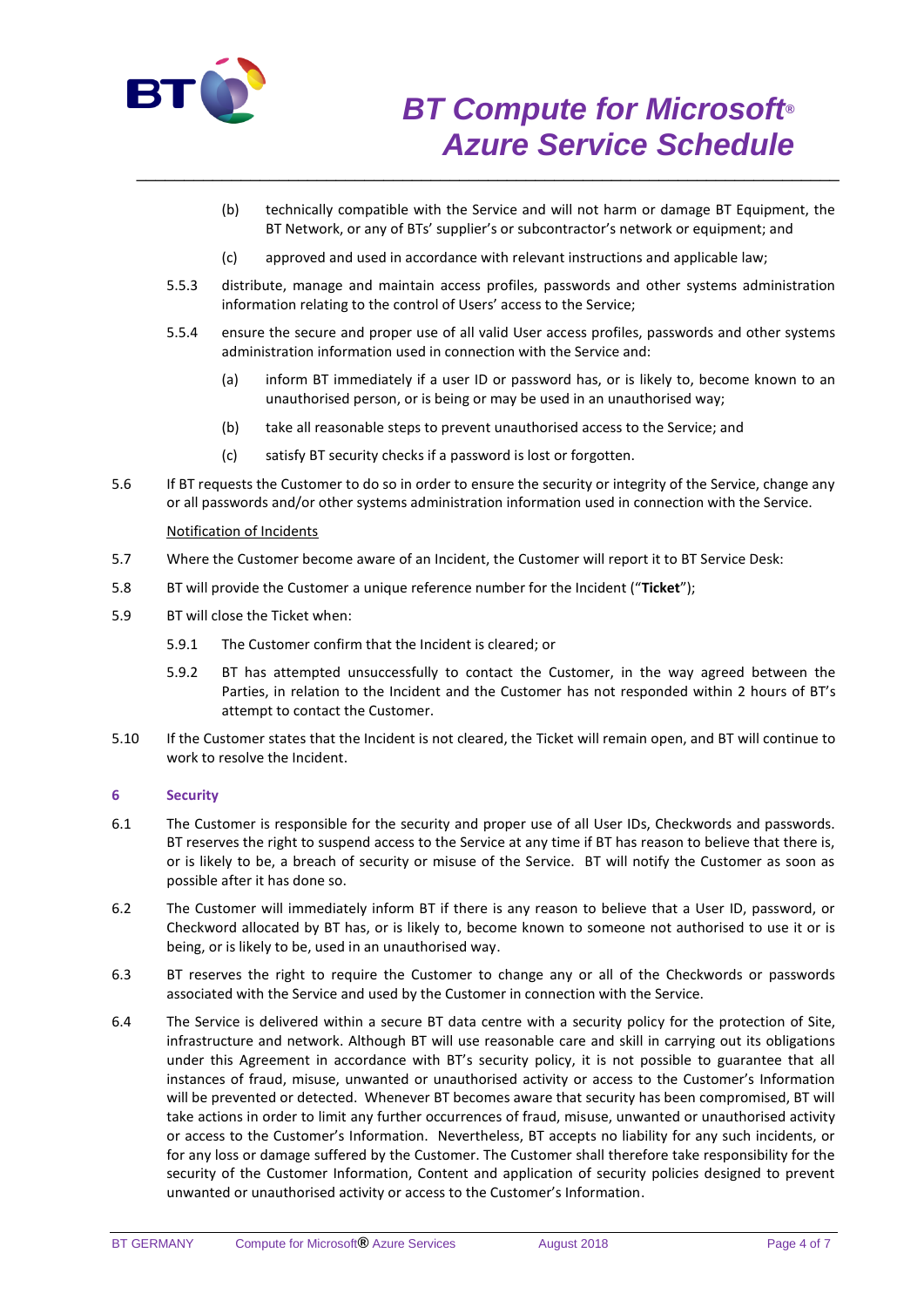

# *BT Compute for Microsoft® Azure Service Schedule*

## **7 Processing of Personal Data**

7.1 BT or its sub-processor will Process the Customer Personal Data for the Portal aspects of the BT Compute for Microsoft® Azure Service as set out in this Schedule for as long as BT provides the BT Compute for Microsoft® Azure Service and for as long as BT may be required to Process the Customer Personal Data in accordance with applicable law. Any personal Data that may be collected and processed by BT is subject to the data protection provisions as set out in the General Terms and Conditions.

\_\_\_\_\_\_\_\_\_\_\_\_\_\_\_\_\_\_\_\_\_\_\_\_\_\_\_\_\_\_\_\_\_\_\_\_\_\_\_\_\_\_\_\_\_\_\_\_\_\_\_\_\_\_\_\_\_\_\_\_\_\_\_\_\_\_\_\_\_\_\_\_\_\_

- 7.2 Once registered, the Customer have a direct relationship with Microsoft® for CRM activities and the Customer will need to configure its own settings and preferences. From this point, BT Processes no Customer Personal Data in respect of the BT Compute for Microsoft® Azure Service. Microsoft Processes (hosts) any information that is generated by the Customer's use (or Customer's employees', agents' or subcontractors' use) of the BT Compute for Microsoft® Azure Service.
- 7.3 The types of Customer Personal Data Processed by BT or its sub-processors or the Customer via the Portal may be:
	- website or IP address;
	- name;
	- address;
	- telephone number;
	- email address;
	- job title; and
	- contact records.

This list is not exhaustive as the Customer will specify what Customer Personal Data is Processed.

- 7.4. The Customer Personal Data may concern the following categories of Data Subjects:
	- Customer employees;
	- Customer's customers or third parties; and
	- any Data Subject (as controlled by the Customer).

This list is not exhaustive as the Customer will specify what Customer Personal Data is Processed.

7.5 For the avoidance of doubt, BT will process Personal Data only to the extent required for providing the Standard Service Components set out in clause 2.1 and BT will not have access to Personal Data and/or other confidential information that may be shared between the Customer and Microsoft® regarding the use of the Microsoft® Azure Management Portal and the provisioning of any of the Microsoft® Azure services. Any handling activities for the Microsoft® Azure Management Portal and Microsoft® Azure services will be governed by the agreements between the Customer and Microsoft<sup>®</sup> and therefore BT will not be responsible and liable for the security and the processing of any Personal Data in connection with Customer' use of the Microsoft® Azure Management Portal. Any claims and/or complaints in relation to the security and the processing of any such Personal Data may only be made by the Customer against Microsoft® under the Microsoft® terms of use for Microsoft® Azure services (Microsoft® Cloud Agreement).

## **8 Service Management Boundary**

- 8.1 BT will provide and manage the Service set out in this Schedule and as set out in the Online Order ("**Service Management Boundary**").
- 8.2 BT will have no responsibility for the Service outside the Service Management Boundary. For the avoidance of doubt, the Service Management Boundary does not include the Microsoft® Azure Management Portal and any Microsoft® Azure services accessed via the Microsoft® Azure Management Portal.
- 8.3 BT does not make any representations, whether express or implied, that the Service will operate in combination with any Customer Equipment or other equipment and software.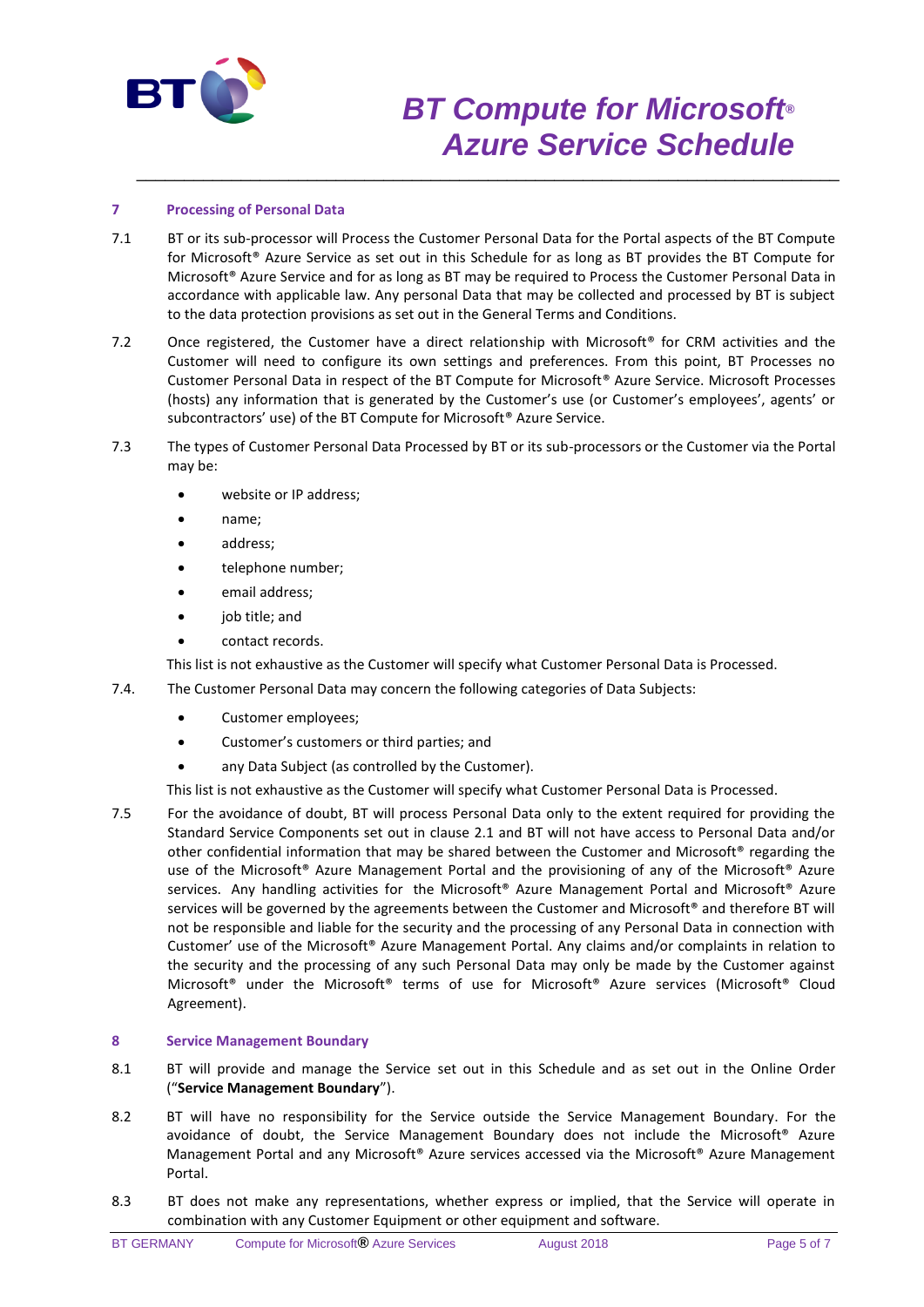

# *BT Compute for Microsoft® Azure Service Schedule*

## **9 Charges**

9.1 The Charges for the Service will be set out on the Online Order and will be invoiced and paid in accordance with the applicable provisions as agreed in the General Terms and Conditions.

\_\_\_\_\_\_\_\_\_\_\_\_\_\_\_\_\_\_\_\_\_\_\_\_\_\_\_\_\_\_\_\_\_\_\_\_\_\_\_\_\_\_\_\_\_\_\_\_\_\_\_\_\_\_\_\_\_\_\_\_\_\_\_\_\_\_\_\_\_\_\_\_\_\_

- 9.2 Unless stated otherwise in an applicable Online Order, BT will invoice the Customer for:
	- 9.2.1 Usage Charges will be monthly in arrears on the first day of the relevant month calculated at the then current rates for each Microsoft® Azure service consumed within the Customer's subscription.
	- 9.2.2 BT may invoice the Customer for any of the following Charges in addition to those set out in the Online Order.
		- (a) Charges for investigating Incidents that the Customer reports to BT where BT finds no Incident or that the Incident is caused by something for which BT are not responsible under the Contract;
		- (b) Charges for restoring Service if the Service has been suspended;
		- (c) any other Charges set out in any applicable Online Order or as otherwise agreed between the Parties.

### **10 Service Levels**

- 10.1 Any Service Levels are subject to the Terms of Use between Microsoft® and the Customer. They are subject to changes, additions or discontinuation as directed by Microsoft® from time to time.
- 10.2 When managing the Service Credits, BT takes into account the then currently valid terms between Microsoft® and the Customer.
- 10.3 The Customer shall submit any claims for Service Credits payable under the Azure Service Levels within 45 days of the Incident occurring by providing details of the reason for the claim and any other information that BT requests.
- 10.4 Any failure by the Customer to submit a request for Service Credits in accordance with Paragraph 10.3 will constitute a waiver of any claim for Service Credits.
- 10.5 BT will submit the Customer's request for Service Credits to Microsoft® for approval and once Microsoft® has approved the Customer's request for Service Credits, BT will issue the Customer with the applicable Service Credits by deducting those Service Credits from the Customer's invoice within two billing cycles of the request being received.
- 10.6 Azure Service Levels and Service Credits will be calculated in accordance with information recorded by, or on behalf of, BT.
- 10.7 BT accepts no liability for Microsoft®'s non-approval of a claim.

### **11 Commencement, Minimum Period of Service and Termination**

- 11.1 Commencement. The Service shall commence on the Operational Service Date and unless either Party gives Notice to the other of an intention to terminate the Service in accordance with the Agreement, BT will continue to provide the Service and both Parties will continue to perform each of its obligations.
- 11.2 Minimum Period of Service. There is no Minimum Period of Service; hence BT will continue to provide the Service and each Party will continue to perform its obligations under the Agreement unless either Party gives Notice to the other of an intention to terminate the Service in accordance with the Agreement.
- 11.3 Termination.

Either Party may, at any time after the Operational Service Date and without cause, terminate the Service or any **Online** Order by giving 30 days' Notice to the other Party.

On termination or expiry of the Service by either the Customer or BT, BT will;